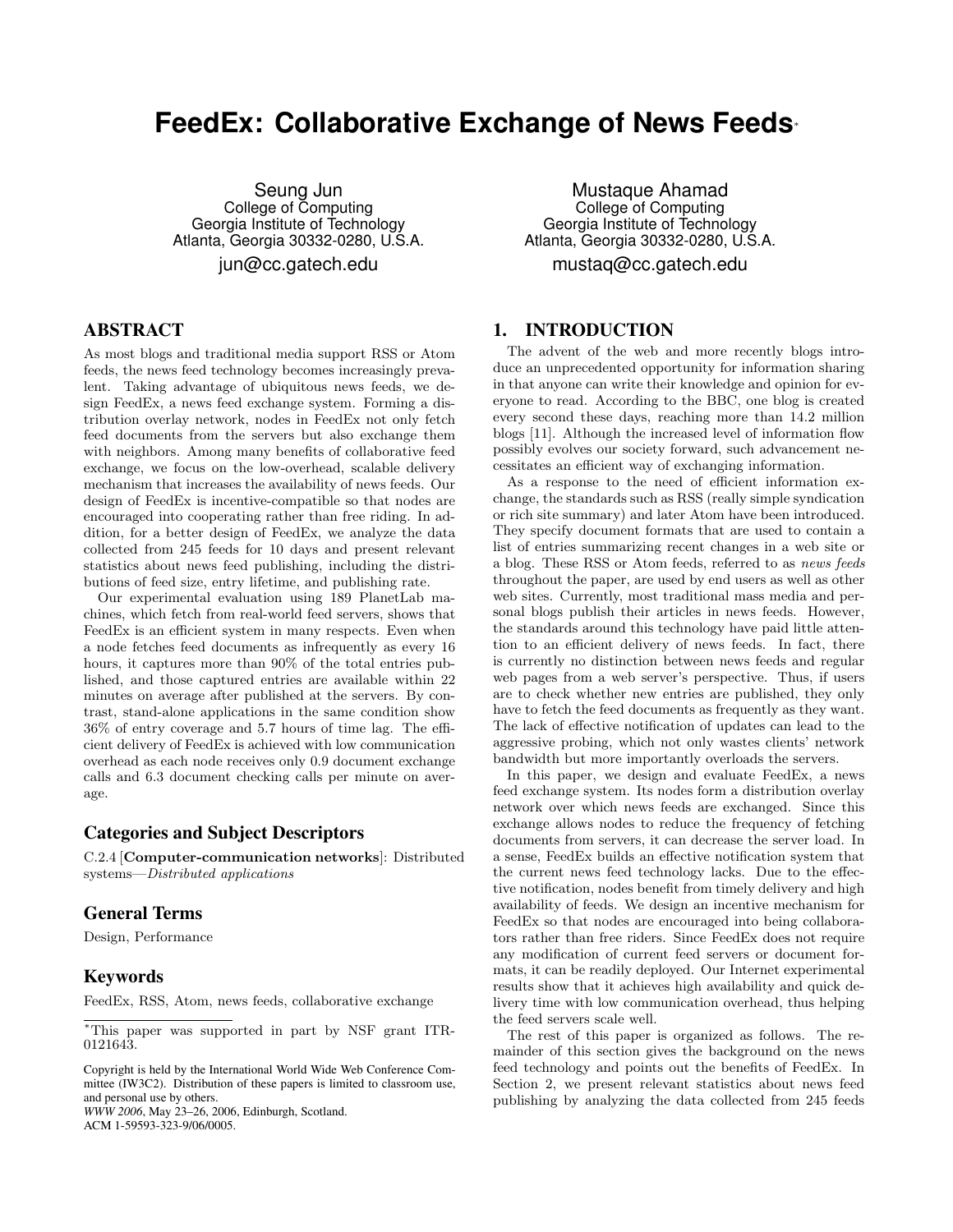```
<feed>
  <title>NYT Technology</title>
  <!-- other elements -->
  <entry>
    <title>Google Wants to Dominate ...</title>
    <link>http://www.nytimes.com/2005/...</link>
    <summary>This year Google will ...</summary>
    <!-- other elements -->
  </entry>
  <entry>
    ...
  </entry>
  <!-- more entries -->
</feed>
```
Figure 1: A simplified sample of news feed

for 10 days. Section 3 describes the design and the protocol of FeedEx. We evaluate the system and show the experimental results in Section 4. Related work is presented in Section 5, and the conclusions in Section 6.

## **1.1 Background**

We briefly introduce the standards and terminology about news feeds. Although several versions of news feeds specify formats that are compatible to a varying degree [33], they convey more or less the same content at a high level. A simplified sample of news feed is shown in Figure 1. A feed in Atom terminology (or channel in RSS terminology) is a place at which related entries are published and is identified by a URL from which feed documents are fetched. A feed document contains a list of entries (or items) as well as metadata about the feed itself such as the feed title and the published date. Each entry in turn contains a list of elements including the title of the entry, the link from which detailed information can be obtained, and the summary (or description) of the entry.

The news feed standards are concerned only with the document format. From a web server's perspective, fetching a feed document is the same as fetching a regular web document, using the unmodified HTTP. Thus, subscribing to a news feed does not mean that feed documents are delivered automatically upon a change. It merely means that subscribers fetch the corresponding URL repeatedly, either manually or through a client-side setup. Likewise, publishing a feed does not mean that publishers actually "push" documents to subscribers. It is subscribers and their applications that should ensure the timely update of news feeds. Nevertheless, these terms are used conventionally, and in this paper as well, to emphasize the dynamics of contents and the persistent behavior of readers regarding news feeds.

Starting as a means of syndicating web sites, the news feed technology has evolved so much as to be used in various ways. For example, Mozilla web browsers provide Live Bookmarks [1], which treat a feed as a folder and the contained entries as bookmarks in it, while Microsoft's new operating system, code-named "Longhorn," supports this technology from a broader perspective [7]. In this paper, we focus on its primary functionality, that is, delivering news summaries. In particular, we explore the potential of sharing news feeds among peers to expedite the dissemination and reduce the server loads.

## **1.2 Benefits of FeedEx**

Currently, there are two ways of consuming news feeds. One way is using stand-alone applications, which look and work like traditional news readers or email clients except that posting is not possible. In fact, some email clients such as Mozilla Thunderbird support this functionality. Such applications, thus far, interact with nothing but the feed servers. Another way is using web-based services such as My Yahoo. If users register news feeds of their interests, they read them in one place provided by the web service. Allowing nodes to exchange news feeds with other nodes, FeedEx has several advantages over stand-alone and webbased aggregators:<sup>1</sup>

- Server scalability. Since checking whether a feed is up to date costs no more than fetching a web document, nodes may well tend to do so frequently. However, fetching at a high rate from many subscribers can easily overload highly popular servers. In FeedEx, as nodes can receive new feed entries from their neighbors as well as directly from the servers, they can decrease the rate of checking, which relieves server load. FeedEx liberates the resource-constrained servers from being a victim of its own popularity. Although feeds forwarded through nodes may incur more traffic on the client side, our experiments show that the increased cost is minimal due to several techniques we use to reduce the flooded traffic.
- Archivability. Since a feed document can contain only a limited, and often fixed, number of entries with new ones constantly published, the lifetime of an individual entry is also limited. Thus, subscribers that only have sporadic connections to the network for various reasons may wish to fetch the lost entries that cannot be obtained from the original server. FeedEx essentially forms a network of feed archives in that participating nodes store relevant entries locally for later reference, which allows users to retrieve the archived entries even when they are no longer available at the original servers.
- Controllability. Web-based services do not provide enough control or flexibility to users, often for the sake of their own scalability. For example, they usually forbid users to adjust the fetching intervals, restrict the number of entries to display or the length of each entry, and rarely provide the archive of past entries.
- Filtering and recommendation. Users in FeedEx can tag their opinions on the entries they relay for filtering and recommendation. Recommendation can be done explicitly (e.g., rating or voting) or implicitly (e.g., user's reading can be interpreted as endorsement). In either way, they can help each other sift through the information flood in a grassroots way. In addition to entry recommendation, peers can recommend feeds to neighbors by comparing its subscription set with that of its neighbor. That is, if a peer finds that its neighbor has similar interests based on their subscription

<sup>&</sup>lt;sup>1</sup>In principle, both stand-alone applications and feed service providers can participate in the FeedEx network. In other words, FeedEx complements, rather than competes with, both ways.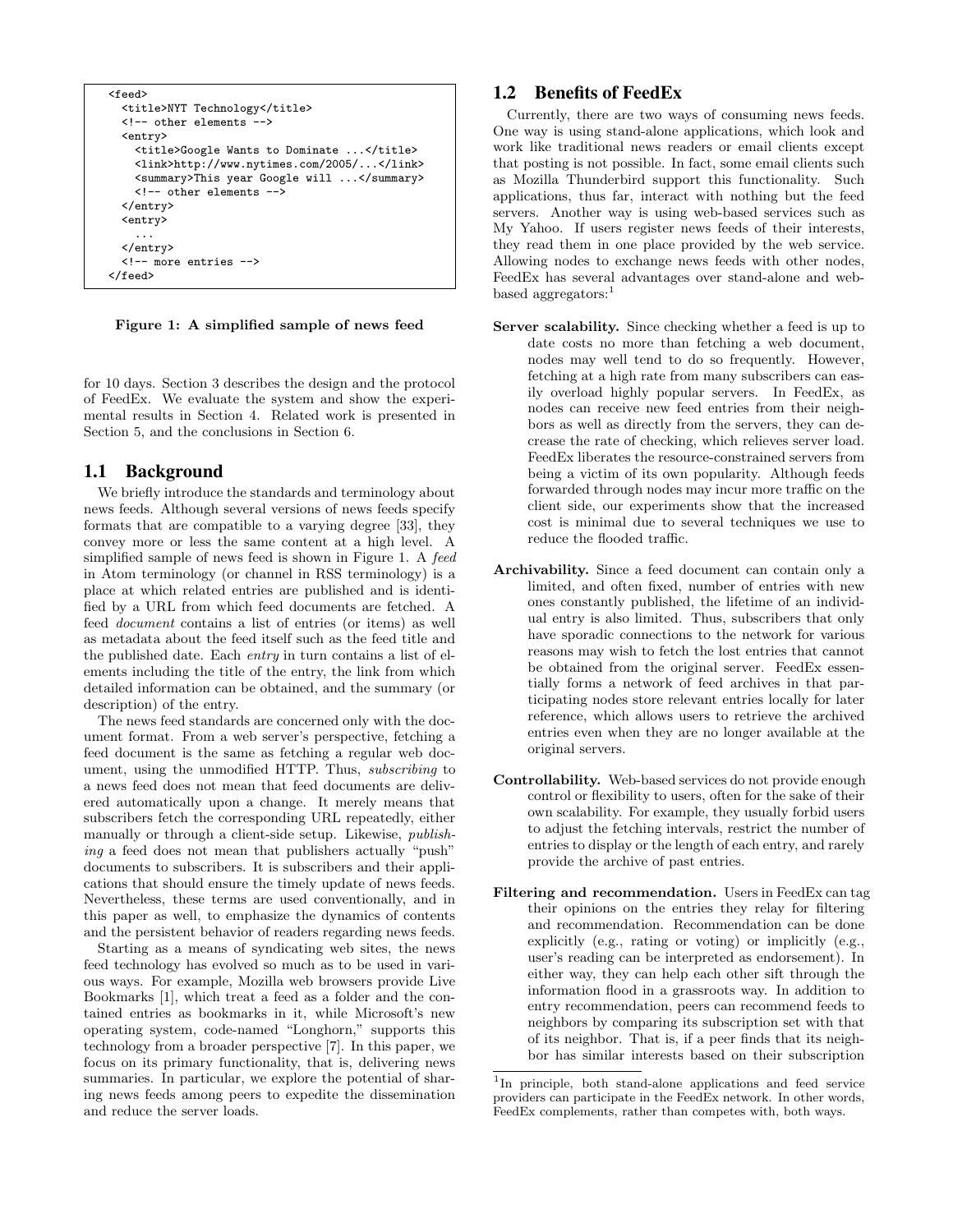

(a) Distribution of publishing rate. The line is fitted between ranks 30 and 200.







(b) Histograms about entry count. Two long bars go up to 79 and 159, respectively.



(d) Cumulative distribution of entry lifetime. Vertical guidelines indicate days.



sets, it can try neighbor's other feeds that are not in its subscription set.

Privacy. Some users may not want to make public their subscriptions to certain feeds. While stand-alone applications cannot avoid exposing users to the servers, web-based services are even more vulnerable because all subscription and activity information is stored on the service providers. FeedEx can provide a framework for enhancing privacy through plausible deniability, somewhat analogous to onion routing or mixerbased request delivery [34, 16]. Plausible deniability is achieved by allowing users to fetch documents for others even if they may not need them. Enough indirection can anonymize actual consumers and obfuscate usage patterns, protecting from powerful adversaries that may breach user privacy.

As a first step towards exploring this new application, we focus this paper on the server scalability and the news entry availability.

# **2. ANALYSIS OF FEED PUBLISHING**

We analyze various aspects of the current practice of news feed publishing. Understanding the current practice is not only interesting by itself but also helpful for a better design of FeedEx. Based on the popularity in Gmail's "web clips" and Bloglines' "most popular feeds," a total of 245 news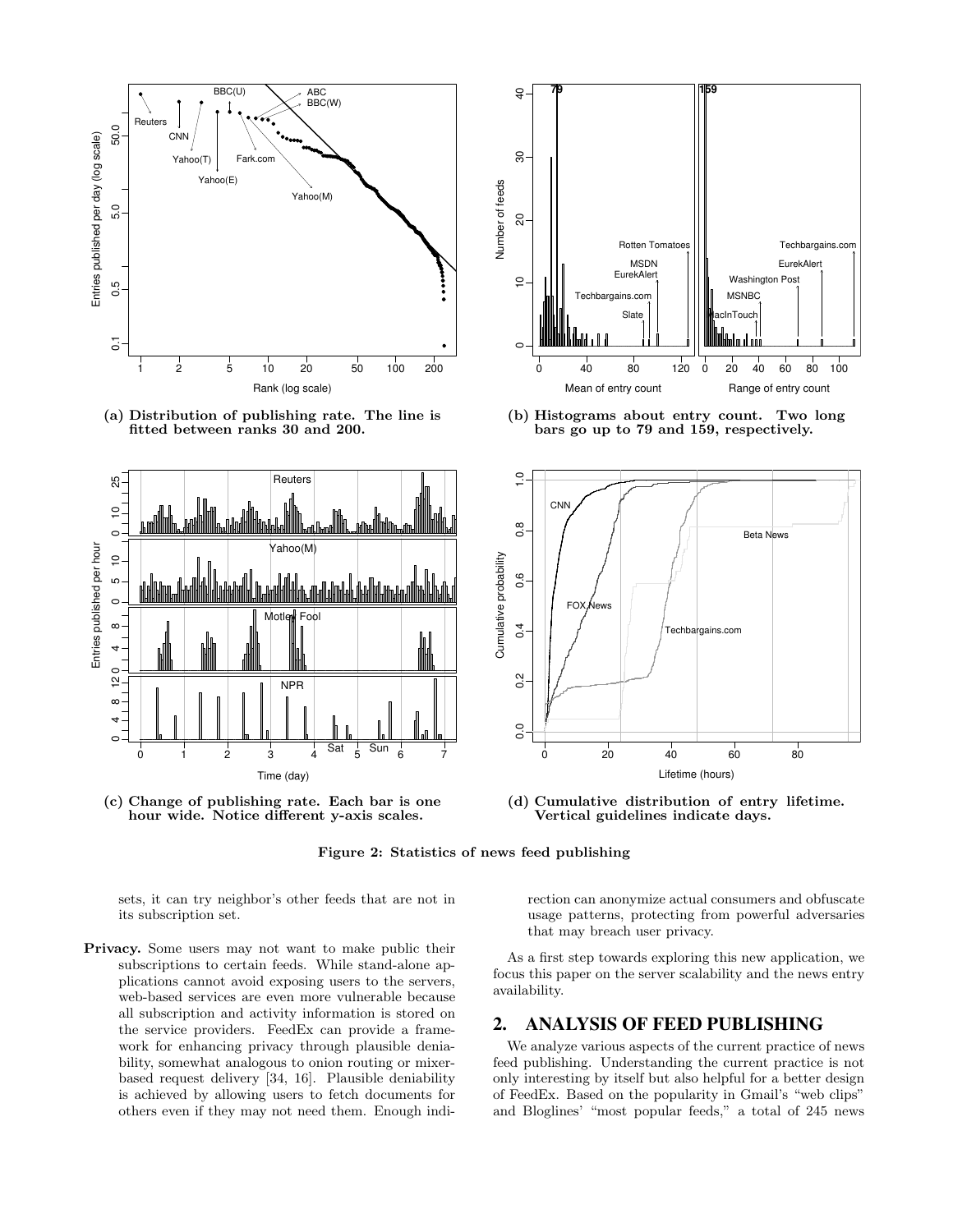feeds are chosen for monitoring. We fetch a document from each feed every two minutes in order to continually observe the activity. Entries in a document are identified by their identifiers (e.g., the id element for Atom or guid for RSS 2.0). If no identifier is provided by the feed, we use a pair of the title and the link elements as an identifier. We find 6 different versions<sup>2</sup> from 245 news feeds. With the data collected for 10 days, we analyze the following aspects of news feed publishing.

First, we characterize the distribution of publishing rates. The characterization into a certain distribution is useful, for example, to generate a synthetic model. As some feeds publish at a high rate while many others at a low rate, we hypothesize that the distribution follows Zipf's law, which states that the size or frequency  $q$  of an event of rank  $r$  is inversely proportional to  $r^b$ , where b is a positive constant, and  $r$  is an index (starting from one) into the list sorted in the non-increasing order [8]. Many quantities on the web seem to follow the Zipf distribution: the number of visits to a site, the number of visits to a page [14], and the number of links to a page [9], to name a few. Note that since  $q = ar^{-b}$ , for some constants  $a$  and  $b$ , if  $q$  is drawn against  $r$  on a loglog plot, a straight line should be observed. Thus, putting on a log-log plot is an easy, graphical way to see whether a distribution follows Zipf's law.

Figure 2(a) shows the distribution of publishing rates. Feeds are ranked in the descending order of publishing rate and then put on the log-log plot. While the middle range (from rank 30 to rank 200) is well fitted on the line, both ends deviate from the line. The upper left corner (head) is crowded by such sites as Reuters, CNN, BBC, and Yahoo's Top Stories, which tend to publish news articles similar in both amount and contents. It is also due to multiple active feeds from a single site. For example, Yahoo publishes Top Stories, Entertainment, and Most Emailed Stories, all at high rates. Given that we only plot popular feeds, which are highly likely to publish at high rates, the deviation in the lower right corner (tail) will be compensated for by a huge amount of less popular feeds.

Next, we show the distributions of entry counts for the news feeds. An entry count is referred to as the number of entries in a document. Instead of showing 245 histograms, we use two summarizing histograms shown in Figure 2(b). The histogram on the left shows the distribution of the arithmetic means of entry counts, indicating that many feeds contain 10 (in 30 feeds) or 15 (in 79 feeds) entries in a document on average. One feed, in contrast, contains as many as 126 entries on average. The histogram on the right shows the distribution of the ranges of entry counts. A range is defined as the difference between the maximum and the minimum entry counts for a feed. The histogram indicates that 65% of feeds have a fixed entry count, as their ranges are 0. Other feeds use variable length presumably to cope with the bursts of entries generated. Although not shown by a figure, there exists little correlation between the publishing rate and the entry count as the coefficient of determination  $R^2$  from the linear regression is only  $0.06<sup>3</sup>$ . The lack of correlation between the two variables implies that the entries from the feeds with high publishing rates should live shorter.

Third, Figure 2(c) shows the change of publishing rate



Figure 3: Architecture of FeedEx

over the first week of monitoring. For a better presentation, we select four feeds that represent distinct patterns. The vertical guidelines indicate midnights in EDT (4 hours behind UTC/GMT). In most feeds publishing at high rates, represented by the Reuters graph, the publishing rate is affected by the time of day. That is, publishing is more active during day than in night. By contrast, Yahoo's Most Emailed Stories does not show such periodicity because, we suspect, the feeds are generated by the feedback of users, who live in different time zones and whose activity is more dispersed. We also find that many feeds, like Motley Fool, do not show any activity during the weekends, which fall on days [4, 6) in the graph. Another observation is that feeds such as NPR update feeds only at certain times of day. Although the predictability may be a good hint for subscribers, it is likely to cause "flash crowd" on such servers.

Last, Figure 2(d) shows cumulative distributions of entry lifetime from four selected feeds. The vertical guidelines mark the lengths of days. Most feeds publishing at a high rate show a similar distribution to that of CNN. Fox News and some other feeds exhibit linear progression up to a certain time. Note that this means a uniform distribution (flat range in a probability density function). We believe that it occurs as a result of the publisher's policy that controls entry lifetime. For example, the publisher may assign importance to each entry so that it lives as long as its importance. With variable-size documents as in FoxNews and TechBargains, it is easier to implement such a policy about the lifetime of entries. Beta News shows an interesting distribution in which entries' lifetimes are discrete with three levels (one day, two days, and four days long), which also seems to result from some policy.

## **3. DESIGN AND PROTOCOL**

We describe the design and the operation of FeedEx, a news feed exchange system. As Figure 3 shows, a node is connected to a small number of neighbors. It occasionally, depending on the scheduler policy, fetches a document from a feed server to which it subscribes. If it finds new entries from the fetched document, it propagates them to the neighbors that are interested in them. At the same time, new entries may become available from a neighbor. In this case, it forwards new entries to other relevant neighbors.

 ${}^{2}$ RSS 0.91 (two variants), 0.92, 1.0, and 2.0; and Atom 0.3 <sup>3</sup>A value,  $0 \le R^2 \le 1$ , close to 1 indicates a better fit. In our case,  $R^2$  is the same as the square of correlation coefficient [36].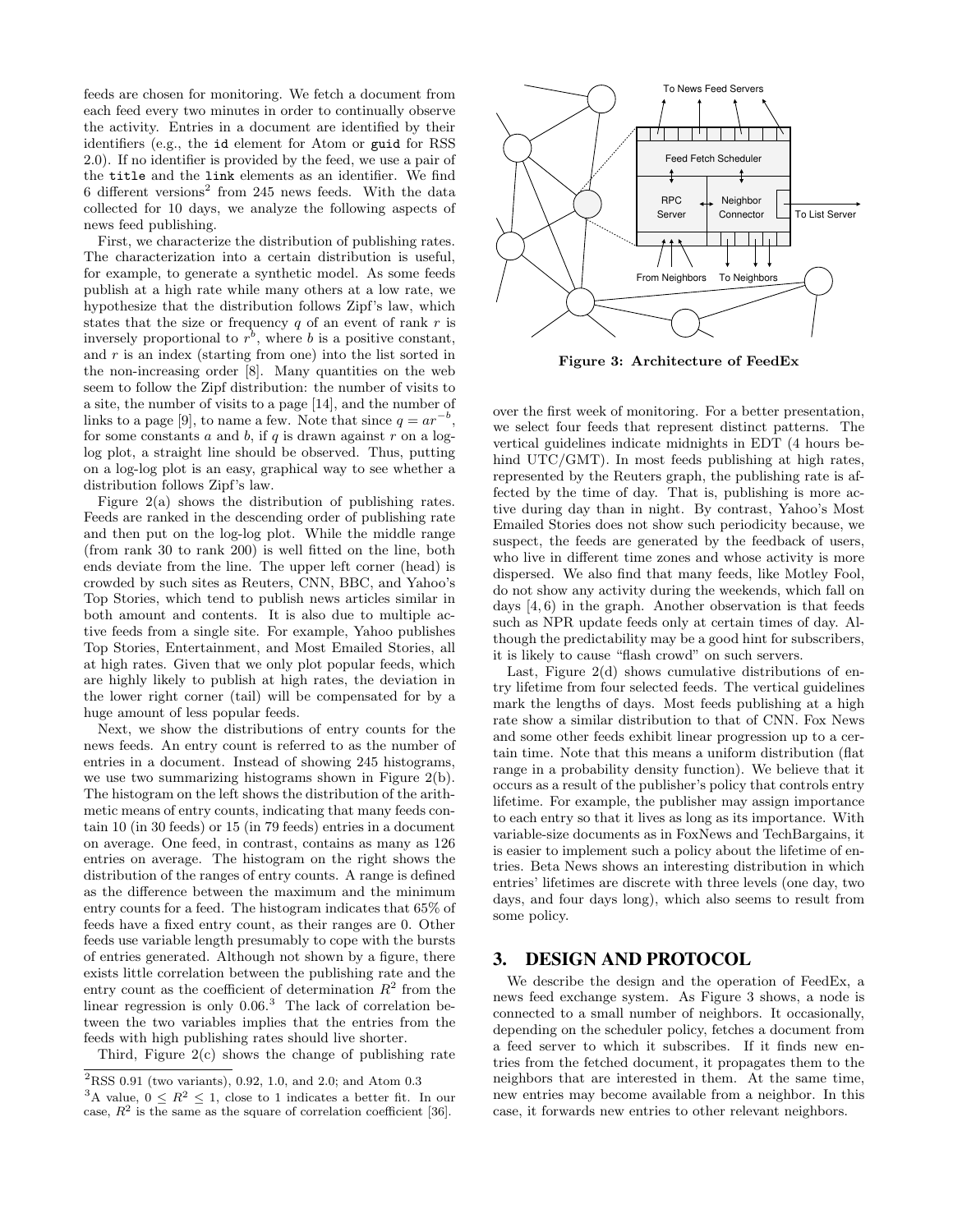| <b>FUNCTION</b> | ARGUMENTS   | <b>RETURN VALUE</b>   | SEC. |
|-----------------|-------------|-----------------------|------|
| get_neighbors   | nid         | (ip, port) list       | 3.1  |
| connect         | nid, subset | subset                | 3.1  |
| update_subset   | nid, subset | ok or error           | 3.1  |
| check_did       | nid, did    | seen or <i>unseen</i> | 3.4  |
| put_entries     | nid, bundle | ok or error           | 3.4  |
| query_feed      | nid, query  | answer                | 3.6  |

Table 1: XML-RPC function set. The argument nid stands for node identifier, subset for subscription set, and did for document identifier.

A node is identified by a pair of IP address and port number. The IP address of a node is taken implicitly by the neighbor from the connection, HTTP and hence TCP, information while the port number is stated explicitly by the requester. The port number indicates the listening port of the XML-RPC server. The implicitly taken address (using, for example, a getpeername system call on UNIX systems) helps prevent the Sybil attack [21] as it is difficult for an adversary to establish a connection through the 3 way handshaking of TCP with its identity (i.e., IP address) spoofed. Secure binding of identity is required for reliable accountability, which in turn helps build a robust system. We do not address issues caused by network address translation or other mechanisms that hamper the network transparency [15].

A feed is identified by the URL with which it is associated. Occasionally, more than one URL maps to the same feed. Such aliases are resolved externally as it is difficult to distinguish without human intervention. An entry, as discussed in Section 2, is identified by the id or guid element along with the URL of the feed. In the absence of such an identifier, a pair of the title and the link elements determines an entry.

A node advertises a subscription set to the neighbors. The subscription set contains a list of feeds in which the node is interested. Thus, the neighbors forward only the entries whose feed is in the advertised subscription set. Since the subscription set can contain feeds that are not in its interest but in its neighbors' (explained later), each feed in the set is tagged by an integer called hop count of interest. For example, hop count 0 means that the feed is in the advertising node's direct interest, hop count 1 means that the feed is not in its interest but in at least one of its neighbors', and so forth. A subset of a subscription set that contains only the feeds of hop count 0 is referred to as direct subscription set.

In the rest of this section, we describe the detailed protocol and operation of FeedEx. The protocol uses XML-RPC [37], and we refer to the relevant functions in Table 1 as we proceed.

#### **3.1 Bootstrapping**

Bootstrapping is a procedure through which a node becomes part of the system. It proceeds in two steps. The first step of bootstrapping is to acquire a list of nodes that are currently running in the system. The list can be obtained from three sources. First, a node can contact a well-known server that provides the list (using the get neighbors call in Table 1). This list server is similar to the host cache service in Gnutella [17] and the tracker in BitTorrent [18]. The contacting node includes its information so that it can be included later in the lists for other nodes. Second, the feed servers may append to a feed document a list of clients that have recently retrieved the same feed. This idea, similar to Pseudoserving [28] and CoopNet [31], appeals to the servers because they are able to reduce the workloads in the long run by redirecting clients. Third, if a node has participated in the system before, it may reuse some of its earlier neighbors that are available at the moment. Reconnecting to old neighbors is advantageous in that they can trust each other from the past experience (see Section 3.5 for the incentive issue).

The second step of bootstrapping is to connect to the nodes whose locations are obtained in the first step. The connect call, shown in Table 1, carries the subscription set as an argument. Each element of the subscription set is a pair of the URL of a feed and the hop count of interest, as explained earlier. If the connected node Q decides to accept the connecting node  $P$ ,  $Q$  returns its subscription set to P. Then, Q updates its subscription set including hop counts. Q's returning set must be computed excluding P's advertisement. Otherwise, Q would falsely advertise back the feeds in which only  $P$ , and none of  $Q$ 's other neighbors, is interested. If  $Q$  decides not to accept  $P$  (for example, because Q's neighbor capacity is full), it returns an empty set, which is interpreted accordingly by  $P$ . Other reasons for rejection are discussed in Section 3.2.

As a node has its neighbors come and go, the subscription set changes over time. Thus, to update neighbors, the node advertises (using update subset) its subscription set periodically and not immediately upon change. The immediate response to set changes may cause considerable traffic due to feedback loops. Since the direct subscription sets are always exchanged from the start and never change throughout the connection, the advertisement period can be set to a large value to reduce the overhead. Although feeds associated with large hop counts are more subject to change, they affect the overall performance to a less degree. To further reduce the overhead, the advertisement is incremental. That is, only the difference from the previous advertisement is transmitted. For the same reason as computing the returning subscription set, the advertised set must be computed for each neighbor excluding the neighbor in question. In the prototype implementation, this computation is done by a SQL query as we store the advertisements into a table of relational database. With proper indexing, the computation is efficient.

## **3.2 Neighbor Selection**

Although having more neighbors may bring more information or bring it faster, it also causes higher overhead in communication and processing. Thus, a node should restrict the number of neighbors within a sustainable level. Since a node may have more neighbor candidates than it can sustain, it needs to select "good" neighbors. As a primary selection metric, we use the degree of overlap in subscription sets. 4

Initially, a node  $P$  assigns a weight  $w_i$  of preference to each feed  $i$  in its direct subscription set. Periodically,  $P$ 

<sup>&</sup>lt;sup>4</sup>It can be supplemented with secondary metrics such as topological proximity and neighboring duration.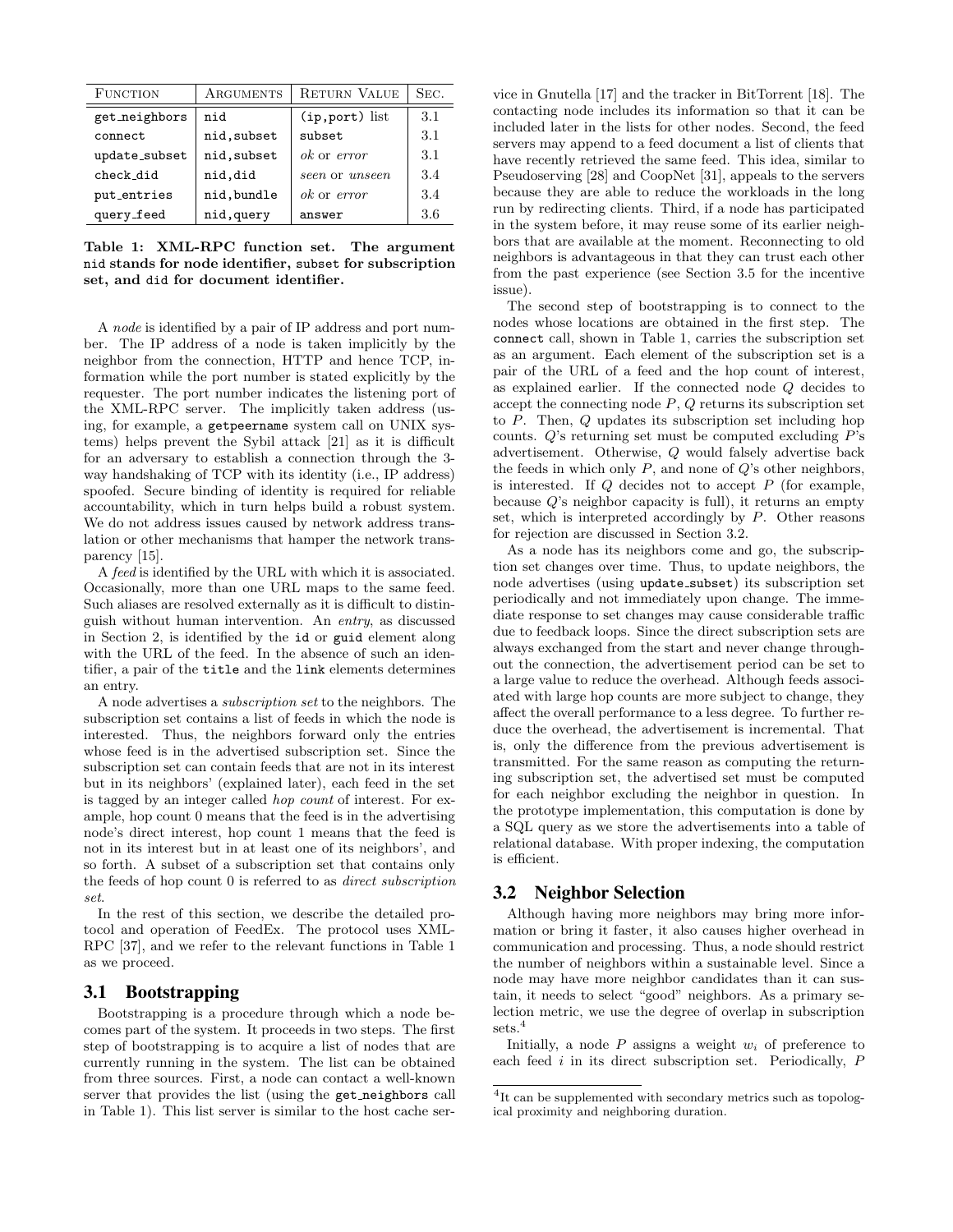assigns each neighbor  $Q$  the degree of usefulness  $u(Q)$ :

$$
u(Q) = \sum_{i \in (S_P \cap S'_Q)} w_i d^{-h_i}
$$

where  $S_P \cap S'_Q$  denotes the intersection of P's direct subscription set and  $Q$ 's entire subscription set;  $d$  is a positive constant; and  $h_i$  is a hop count, with respect to  $Q$ , for feed i. The purpose of a factor  $d^{-h_i}$  is to depreciate the value of overlap in inverse proportion to the hop count because a feed with a large hop count is more prone to disappear.

The assigned usefulness values are used to decide which neighbors to keep or drop. A node may need to drop some of current neighbors, for example, when it encounters shortage of network bandwidth or processing power or when a newly connecting node has a higher degree of usefulness.

# **3.3 Adaptive Fetching**

If nodes do not fetch feeds frequently enough, they may obtain entries too late or even miss them. On the other hand, if fetching is too frequent, it may well waste the network bandwidth and overload the servers. Thus, it is important to balance the frequency of fetching that is appropriate for both subscribers and publishers. However, the coordination among nodes is difficult because it involves a large number of nodes that join and leave the system at a possibly high rate. Another challenge is that publishers give little explicit hint about the publishing rate or entry lifetime. Some hints may even be misleading. In our analysis, for example, some feeds fill the pubDate element with the fetching time. That is, although the actual contents remain unchanged, the element keeps changing each time a document is fetched.

We develop an adaptive algorithm that adjusts the fetching intervals without explicit coordination nor any hints from the servers. The intuition behind the algorithm is that if fetching is too frequent, a fetched document contains few new entries. On the other hand, if fetching is too infrequent, most of the entries are likely to be new. Thus, we keep track of the fraction of new entries in a fetched document and use this feedback to adapt the fetching interval.

We define a freshness rate of a fetched document as the fraction of new entries contained in it. Each feed needs a separate fetching interval because the publishing rate and pattern vary greatly as shown in Figure 2. For each feed, a node assigns a value to the target parameter  $f_t$  for freshness rate  $(0 \le f_t \le 1)$ . A value  $f_t$  that is close to 1 means that a node wishes new entries as early as possible. Two parameters,  $T_{\min}$  and  $T_{\max}$ , denote the minimum and maximum possible intervals, respectively. We use a simple algorithm to adjust the fetching interval  $t$  of a feed. Each time a document is fetched, the freshness rate  $f$  is computed as the ratio of the new entries to the total entries in the document. If  $f < f_t$ , then t becomes halved or set to  $T_{\min}$ , whichever is the greater. Or if  $f > f_t$ , then t becomes doubled or set to  $T_{\text{max}}$ , whichever is the less.

#### **3.4 Entry Dissemination**

After a node fetches a document from a feed server, it filters and stores new entries from the document. These new entries are bundled and forwarded to the neighbors that subscribe to the corresponding feed. The *entry bundle* is assigned a globally unique identifier did. To assign did, we use the 20-byte SHA-1 digest [30] of a bundle. Although there is a very slight chance of collision, the cost of the collision is missing an entry bundle whose entries can be available later from other bundles. For the small cost, we can avoid coordination for a unique identifier. The entry bundle also attaches a path attribute, which keeps records of a growing list of forwarders. It is a receiver, rather than a sender, that puts the forwarder on the path list in order to reduce the chance of undesirable modification of the path. Thus, the sender, although it may alter the past path, cannot avoid appearing on the list in the absence of collusion. Even with collusion, at least one of such a forwarder must appear on the list.

Forwarding is triggered either from inside (the feed fetch scheduler in Figure 3) or from outside (the RPC server). If a node detects a loop (that is, its identifier is already included in the path attribute), the entry bundle is discarded. The bundle is forwarded to a neighbor only if the neighbor is interested in the bundle, which means that the neighbor's subscription set includes the bundle's originating URL and that the hop count for the matching feed is not greater than a system parameter max subset hops. Forwarded bundle may contain entries that have already been stored locally. Those old entries are removed from the bundle before it is further forwarded. Forwarding involves two remote calls that helps reduce the wasted traffic. First, using a check did call, small enough to fit in one packet as shown in Section 4.4, the forwarding node checks whether a neighbor has already seen this entry bundle. For this purpose, nodes store the bundle identifiers did that have been seen recently (e.g., 1,000 latest dids in our prototype). While simple hashing is sufficient for searching a small amount of did cache, Bloom filter [13] may be used for a large cache [23]. Second, if the neighbor returns "unseen," the entry bundle is forwarded via a put entries call.

#### **3.5 Incentive Mechanism**

Due to resource constraints and the lack of centralized administration, nodes may manifest selfish behavior. For example, they may want to save the network bandwidth by only receiving the entry bundles without forwarding them. As another example, they may lie about the subscription set to become a preferred neighbor. Without proper incentive mechanisms and the detection of misbehavior, the system may become full of free riders and suffer from the "tragedy of the commons" [26] in the long run.

To ensure the mutual contribution, we measure the degree of contribution from a neighbor. When a node  $i$  receives a new entry from a neighbor  $j$ ,  $i$  updates the contribution metric  $c_{j,i}$  (contribution from j to i):

$$
c_{j,i} \leftarrow c_{j,i} + w_f \alpha^{-h_f}
$$

where  $\alpha$  is a system-wide constant, f is the feed to which the entry belongs,  $w_f$  is a weight of preference for feed f, and  $h_f$  is a hop count for feed f. That is, a node gives the most credit when it receives an entry from a feed belonging to the direct subscription set, the second most credit for an entry from a feed of hop count 1, and so forth. Then, we define the *deficit of contribution*  $d_{i,j}$  of node *i* against node  $j$  as follows:

$$
d_{i,j}=c_{i,j}-c_{j,i}
$$

Note that i can maintain both  $c_{i,j}$  and  $c_{j,i}$  without relying on j. To prevent free riding, node i ensures that  $d_{i,j}$  does not exceed a constant parameter D. The effectiveness of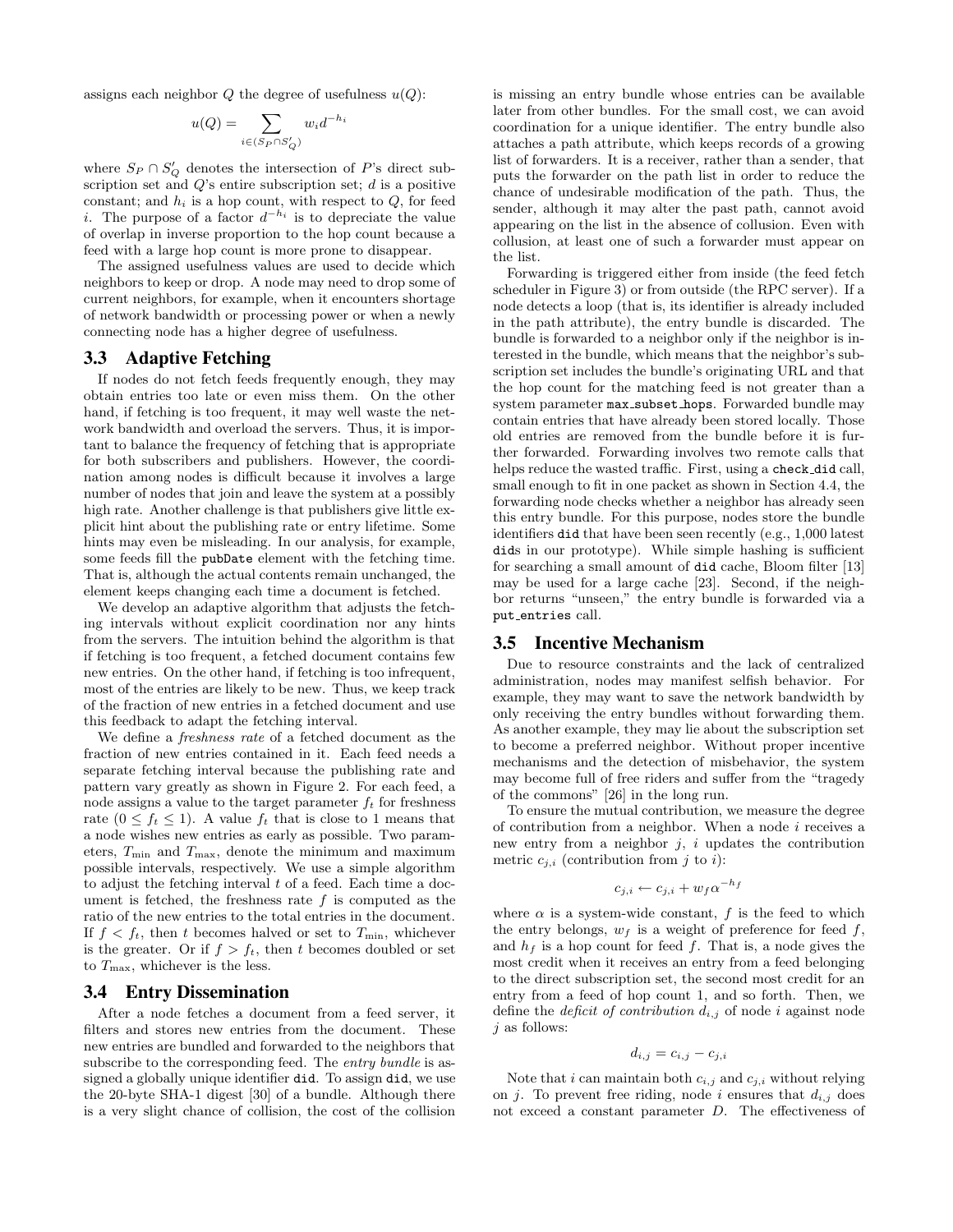this deficit bounding is shown in our previous work [27]. Although it is discussed in the context of bulk transfer, the same principles apply to this case as well.

# **3.6 Entry Pulling**

Since nodes store entries into their database, FeedEx forms a distributed archive system. If a node is to retrieve past entries that are no longer available from the feed servers, it can rely on other nodes that have those entries stored. The query feed call serves the purpose of finding such nodes. It works similarly to the Gnutella's query and query hit pair [17]. The requester specifies in the query what feed entries it is looking for in terms of feed titles, entry titles, published dates, and others. The query is propagated recursively rather than iteratively. That is, analogous to the recursive DNS query, once a neighbor receives a query, it propagates the query to its neighbors on behalf of the original requester. A possible drawback of recursive mode is excessive traffic caused by query flooding, which can be similarly controlled using the unique query identifier and the maximum number of hops. On the other hand, recursive queries have three advantages over iterative queries. First, the results can be aggregated along back to the original requester. Second, results can be cached, which may be useful for popular queries. Third, and most important, we can put this query relaying under the incentive mechanism discussed earlier. If iterative queries are used, nodes do not have incentive to answer the requests from non-neighbors because answering is unlikely to be rewarded.

The original requester  $C$  selects a node  $S$  from the query results for downloading the entries. Unlike the query feed call, because of potentially large traffic, C and S make a direct connection to retrieve entries rather than communicating through a chain of neighbors. However, S has no incentive to upload entries to  $C$  as it only costs  $S$  its resources (i.e., network bandwidth). Thus, C needs to find either an altruistic S that unconditionally uploads to C or a circular dependency of requests. For example, if S also wants to download some other entries from C, S and C form a circular dependency of length 2. Or if there exists a node  $P$  such that  $P$  wants to download from  $C$ , and  $S$  from P, they form a circular dependency of length 3. If a circular dependency is found, they are likely to agree to serving one in exchange of being served by another. Anagnostakis and Greenwald [10] discuss how to detect circular dependencies and perform n-way exchanges.

# **4. EVALUATION**

We evaluate FeedEx using various metrics in comparison with stand-alone applications. We also measure the overhead of FeedEx that is caused mainly by forwarding entry bundles.

# **4.1 Prototype Implementation**

For the proof of concept and the evaluation, we have implemented a prototype in Python [4]. As mentioned earlier, the protocol is implemented using XML-RPC for interoperability in the future as well as fast prototyping. The communication and the concurrency are due to Twisted, an event-driven networking framework [6]. The feed entries and the subscription sets are stored into tables of relational database. For this purpose, we use SQLite [5], a lightweight embedded relational database engine, which is accessed via

| PARAMETER              | Value       |
|------------------------|-------------|
| Subscription set size  | 20          |
| Maximum subset hops    | З           |
| Advertisement interval | 300 seconds |
| Maximum neighbors      | 10          |
| Minimum neighbors      |             |

Table 2: Experimental parameters

Python's DB-API 2.0 [3]. Feed documents are parsed by Universal Feed Parser [32].

# **4.2 Metrics**

To measure the performance of news feed delivery systems, we define the following performance metrics:

- Time lag. We define the time lag for an entry as the time difference between when the entry is published at a feed server and when it becomes available to a node (either directly from the server or from a forwarding neighbor).
- Missing entries. We refer to a missing entry as the one that has been published at a feed server but that has never been available at a node. Only entries from the subscribed feeds are considered.
- Communication cost. Communication cost for a node includes the cost of fetching feed documents from servers and, in exchange mode, the cost of the XML-RPC calls between neighbors.

In a sense, a missing entry is an entry with an infinite time lag. However, we treat two metrics separately for easy summarization because mean and variance are computable only without infinite numbers.

Measuring both time lag and missing entries requires the publishing logs from servers. Since such data are difficult to obtain, we instead run a reference node that monitors the servers' activity during the experiment. The reference node runs in stand-alone mode, fetching all monitored feeds every two minutes. Thus, in a failure-free environment, the maximum possible error in time lag is two minutes while entries that live shorter than two minutes long may even miss at the reference node. The effect of failures in the reference node is discussed in Section 4.4.

In stand-alone mode and, to a lesser degree, exchange mode, a node can reduce both time lag and missing entries by fetching documents more frequently. On the other hand, fetching document too often increases the communication cost as well as the server load. In exchange mode, the feed exchange involves controlled flooding of entry bundles, it is essential to keep the communication cost to a sustainable level. Thus, a good system should "score high" on these metrics in a balanced manner.

# **4.3 Experimental Setup**

We used PlanetLab [2] for evaluation as it provides a platform for experimenting with machines distributed worldwide. Specifically, we ran our prototype on 189 PlanetLab machines for about 22 hours on a weekday. PlanetLab machines tended to shut down or reboot frequently not least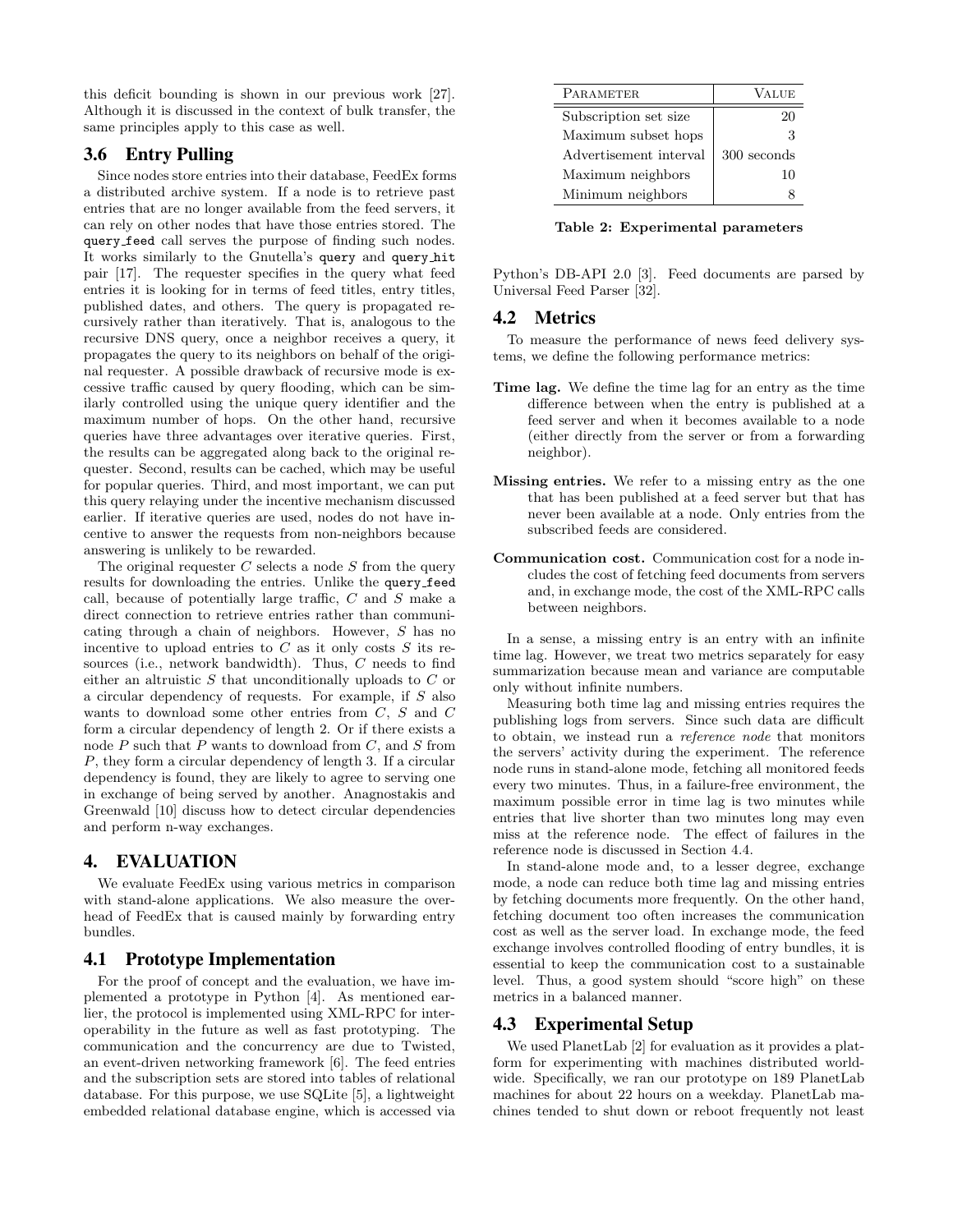

Figure 4: Time lag

because they were shared and overloaded by many users. As a result, during those 22 hours, 28 machines were shut down or rebooted, and we report the results from the remaining 161 machines that ran during the whole experiments. Nodes from the rebooted machines did not re-join the network. As a FeedEx node is able to detect neighbor failures and act accordingly (e.g., remove unreachable nodes and replenish new neighbors if there remain less than min peers neighbors), we believe that the failed machines did not affect the results in any significant way.

The primary experimental factor is the fetching interval, which most affects all three performance metrics. We choose 6 intervals from 30 minutes up to 16 hours with each subsequent interval doubled. To factor out the effect of fetching interval, one FeedEx network consists of the nodes having the same interval. For the same reason, we do not apply adaptive fetching interval algorithm discussed in Section 3.3. We run 6 networks, each with a different interval, in parallel. That is, each machine runs 6 nodes of different intervals during the experiment. We strictly distinguish the two terms, machine and node, in this section. While different networks have no direct interaction with each other, we believe that they should not interfere much because they do not consume much processing power or network bandwidth. As the experiment runs about 22 hours long, we select 70 feeds, out of the same 245 feeds as shown in Section 2, that publish at least 5 entries per day. Out of these 70 feeds, each node puts 20 feeds independently and randomly into its direct subscription set. The direct subscription set does not change during the experiment.

For each fetching interval, two delivery modes, SLN (for stand-alone) and XCH (for exchange, representing FeedEx), are compared. The results of SLN are simulated from those of xch. That is, no sln nodes are actually run, but the results such as time lag and missing entries are computed from those of xch by excluding the effects from neighbors. Note that since the feed exchange does not interfere with the document fetch, the simulated results are exactly the same as if they were run in stand-alone mode. Since the SLN and the corresponding xch nodes have the same subscription sets (i.e., the factor, subscription set, is blocked), the results from the two modes are directly (i.e., pairwise) comparable.



Figure 5: Missing entries

#### **4.4 Results**

Figure 4 shows how time lags change for different modes and fetching intervals. Classified by mode and interval, each group consists of 161 nodes. Each node collects some number of entries during the experiment. For each entry collected, we compute its time lag as defined in Section 4.2. Then, the average time lag of entries is computed for each node. The distributions of the node averages are shown in the figure. That is, each point in the figure is the average of the node averages while error bars indicate the 90% range of the node averages with the lower bars corresponding to the 5th percentile of node averages, and the upper bars to the 95th percentile.

The gap between SLN and XCH grows as the interval increases. The time lag of sln is 7.0 times that of xch for the 30-minute interval while the ratio jumps to 15.2 times for the 16-hour interval. Wide error bars in SLN indicate that it has much more variation in time lag than  $XCH$  and that the time lag variation of SLN increases as the fetching interval increases. As such an increase does not occur to xch, it can be said that its performance is more stable.

For stand-alone mode, the expected time lag is half the fetching interval if entries are published uniformly. The expectations are close to the actual results for smaller intervals whereas they are greater for larger intervals. For example, the expected time lag of 8 hours for the 16-hour fetching interval is greater than the node average 5.7 hours. This discrepancy occurs because as the experiment period (22 hours) is not a multiple of the fetching interval  $(16 \text{ hours})$ , some feeds fetched twice during the experiment lead to the time lag shorter than expected.

Figure 5 shows the percentage of entries that each group misses on average. To compute the missing entry rate, we compare, for each node, the set of entries stored in its database with that of entries stored in the reference node for the same subscription set. A group average is computed as an average of the node missing rates in the same group. As in the previous figure, each point indicates the average of the node averages for the group. As all the SLN miss groups include outliers with high missing rates (the reason is discussed shortly), for them, medians are indicated by the "x" marks. Error bars are drawn from the 5th percentile to the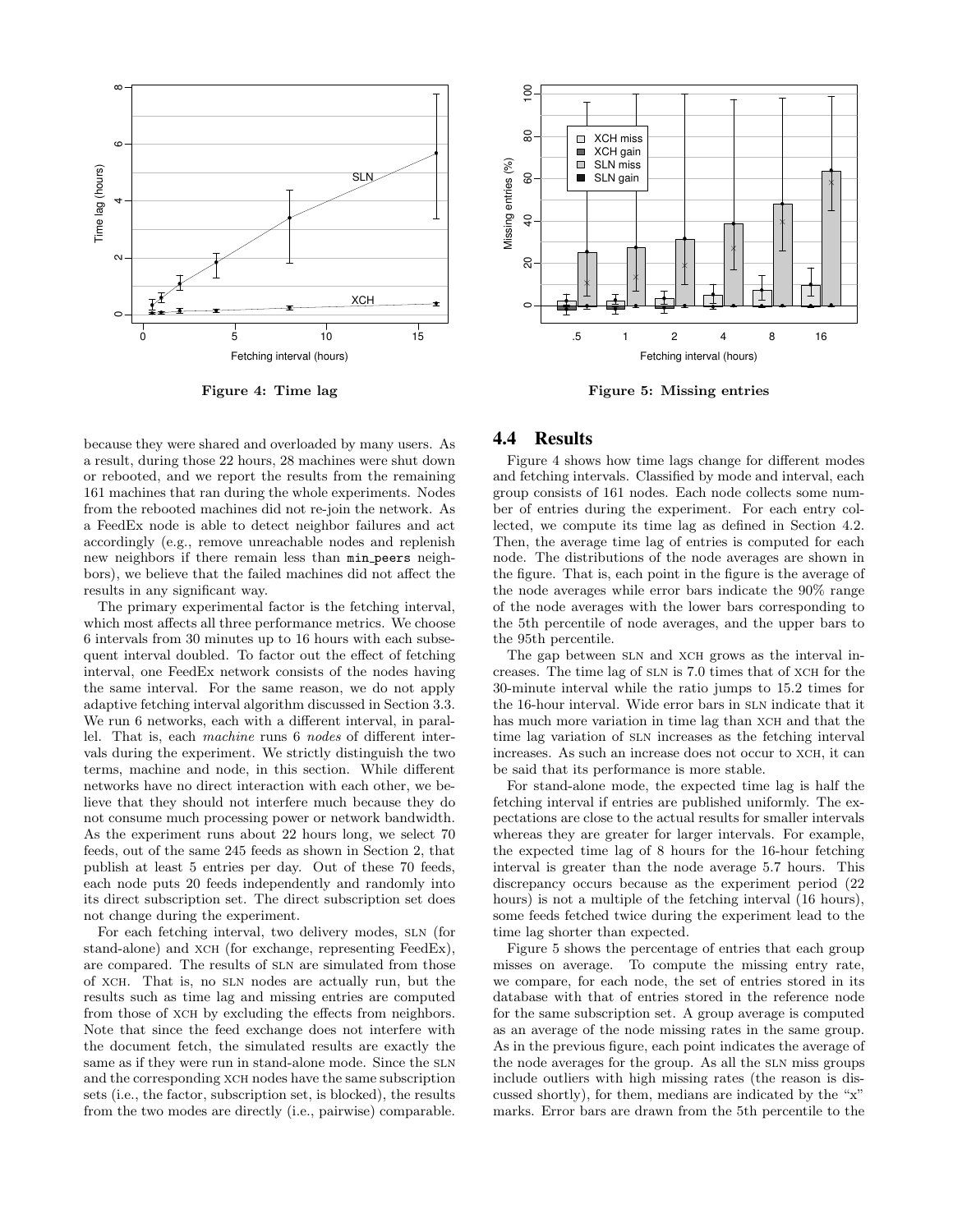

Figure 6: Frequency of remote call invocations

95th percentile of the node missing rates. For each fetching interval, two "miss" bars grow above while two "gain" bars grow below, both starting from 0%. An entry that appears in the reference node but not in a xch node accounts for xch miss while an entry that appears in a xch node but not in the reference node accounts for xch gain (and similarly for SLN miss and SLN gain).

While miss rates increase along the increased fetching interval for both modes, xch remains much lower rate than sln. For the interval of 30 minutes, xch nodes even manage to obtain entries that the reference node has missed (about 2% of the total number of entries collected by the reference node). Some of these entries may have lived less than two minutes, the fetching interval of the reference node, while other entries are missed because of the temporary failures in the reference node. As the failures were mostly timeouts and not temporally clustered, we believe that they were due to the servers, most likely overloaded servers, rather than the reference node. In any case, the failures in the reference node were so few and far between that they do not affect time lags and missing rates in any significant way.

There are 27 machines (hence all 162 nodes running on those machines) showing more than  $80\%$  SLN missing rate because most fetching attempts failed during the experiment. All those troubling nodes belong to the next-generation Internet. Specifically, 15 machines belong to the internet2. planet-lab.org domain (Internet2), 9 machines to canet4. nodes.planet-lab.org (CANARIE), and 3 machines to hpl. hp.com (HP Labs' Internet2 machines). At the same time, no machines that fetch documents properly belong to these domains except for some hpl.hp.com machines that are not part of Internet2. Thus, we deduce that the particular network as a whole had a problem in name resolution or routing during the experiment.<sup>5</sup> Still, since such machines were able to communicate with neighbors, the XCH miss rates on those machines were not affected as much. This event, although anecdotal, illustrates that FeedEx is more resilient to certain types of failures than stand-alone clients as it can

| Fetching interval $\parallel$ |  |  |                                            |  |
|-------------------------------|--|--|--------------------------------------------|--|
| Bundle size                   |  |  | $2.63$   $2.83$   $2.87$   $3.29$   $3.65$ |  |

Table 3: Average entries in a bundle

obtain information not only from the feed servers but also from neighbors.

Figure 6 shows the rate of XML-RPC calls as a measure of communication cost of FeedEx. Out of 6 functions in Table 1, only check did and put entries are shown. The invocations of the other functions are so infrequent (less than a total of 50 times per node for 22 hours) that we do not include them in the figure. The check did call, which is an HTTP request, is 344 bytes long, including the HTTP header, and the call return, which is an HTTP response, is about the same size. Since IPv4 specifies the maximum transfer unit to be at least 576 bytes (and 1,280 bytes for IPv6) except for few special cases, both the request and the response should fit in one IP packet. Thus, the overhead from the check did is small. The rate of put entries calls is as low as two calls per minute even when nodes fetch documents every 30 minutes. Since each call contains only 2.67 entries on average, shown in Table 3, we conclude that the communication cost is low.

Table 3 shows average bundle size by fetching interval. The bundle size is measured as the number of entries in an entry bundle. From the table, we see the average bundle size increase as fetching interval increases because it is likely to have more new entries available for the increased interval. Compared with the entry count distributions shown in Figure 2(b), entry bundles are smaller than actual feed documents because only new entries are included before forwarded.

Putting together the experimental results, we see that FeedEx has low communication overhead while achieving short time lag and low missing rates.

## **5. RELATED WORK**

Web caching and content distribution network address the similar goals of relieving the server load and reducing the latency for clients to retrieve web pages. Various approaches have been researched, including recent peer-to-peer flavors [24, 35]. FeedEx is different from web caching or content distribution networks in that there is no distinction between clients and proxies or content networks. That is, a peer in FeedEx plays dual roles as a consumer and as a cache. Such duality creates bidirectional service and gives an advantage to making it incentive-compatible.

FeedEx can be considered a gossip-based protocol in that a peer delivers the information it has learned to the neighbors. Gossip-based or epidemic protocols generally achieve robustness and scalability due to their distributed nature of dissemination [12, 25, 22]. Unlike some epidemic protocols, a FeedEx peer adheres to its neighbors, rather than changes them for each retransmission, because repeated transactions increase the chance to establish trust with the neighbors. With each pair of neighbors trying to be "fair" to each other, the system becomes robust to free riders.

The lockss system [29] preserves digital contents by periodic voting. That is, nodes ensure the integrity of contents they own by comparing their fingerprints with those from

<sup>&</sup>lt;sup>5</sup>In the log files, all fetching failures were logged as timeout. Since they did not have a problem in communicating other machines, which did not require the name resolution, we suspect that name resolution was a more likely cause.